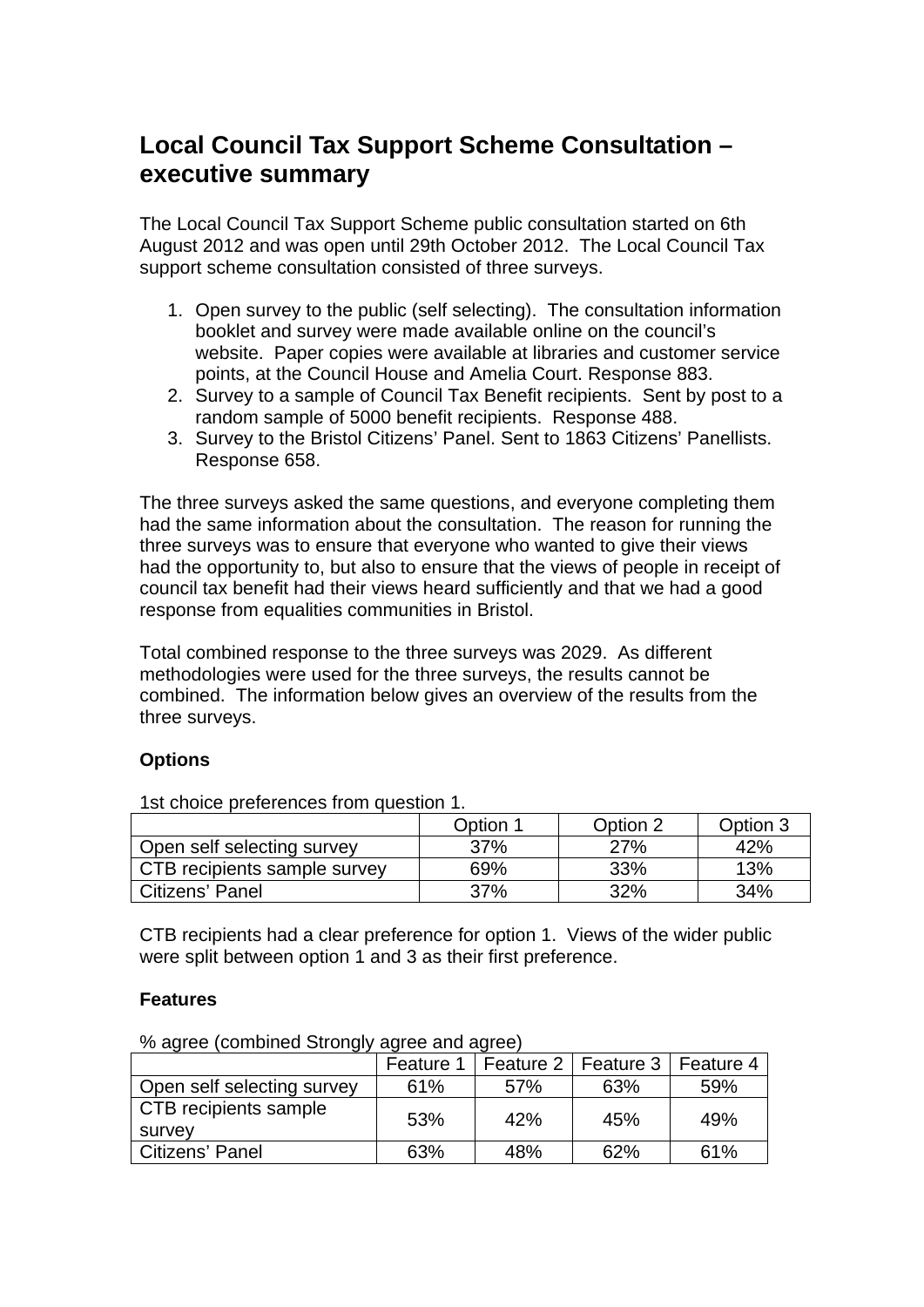| o dibagroo (borribirica Otrorigiy dibagroo dha dibagroo) |           |           |            |           |
|----------------------------------------------------------|-----------|-----------|------------|-----------|
|                                                          | Feature 1 | Feature 2 | Feature 3  | Feature 4 |
| Open self selecting survey                               | 23%       | 31%       | <b>23%</b> | 25%       |
| CTB recipients sample                                    | 24%       | 36%       | 27%        | 24%       |
| survey                                                   |           |           |            |           |
| Citizens' Panel                                          | 16%       | 31%       | 16%        | 15%       |

% disagree (combined Strongly disagree and disagree)

There was a neither agree or disagree option which accounts for the remainder of the responses. More people agreed than disagreed with all 4 features. The least popular was feature 3.

### **Vulnerability criteria**

|                              | Agreement |
|------------------------------|-----------|
| Open self selecting survey   | 61%       |
| CTB recipients sample survey | 60%       |
| Citizens' Panel              | 64%       |

There was broad agreement that the proposed criteria to identify 'vulnerable households' was appropriate.

#### **Responses to open ended questions**

Do you feel that any of our proposals will adversely affect particular individuals or groups more than others?

|                            | Yes          | No  |
|----------------------------|--------------|-----|
| Open self selecting survey | 47%          | 27% |
| CTB recipients sample      | $37\%$   22% |     |
| survey                     |              |     |
| <b>Citizens' Panel</b>     | $26\%$   28% |     |

There was a 'Don't know' option which accounts for the remainder of the responses

A large proportion of respondents did feel that the proposals would adversely affect some more than others.

Open ended responses to this question and also question 6 'Please provide any other comments you wish to make about the suggested options and additional features' fell into 8 categories, which were: Low income, Disability, Work, Savings and Savers, Vulnerable, Cuts and government, Children and Families, Pensioners.

Open ended responses for question 7 'If you think that the options do not represent your views or you wish to suggest an alternative proposal, please provide your comments' fell into 7 categories, which were: Council costs and savings, Central government, The rich, Working, Poverty, Fairness and equality, Scheme preferences.